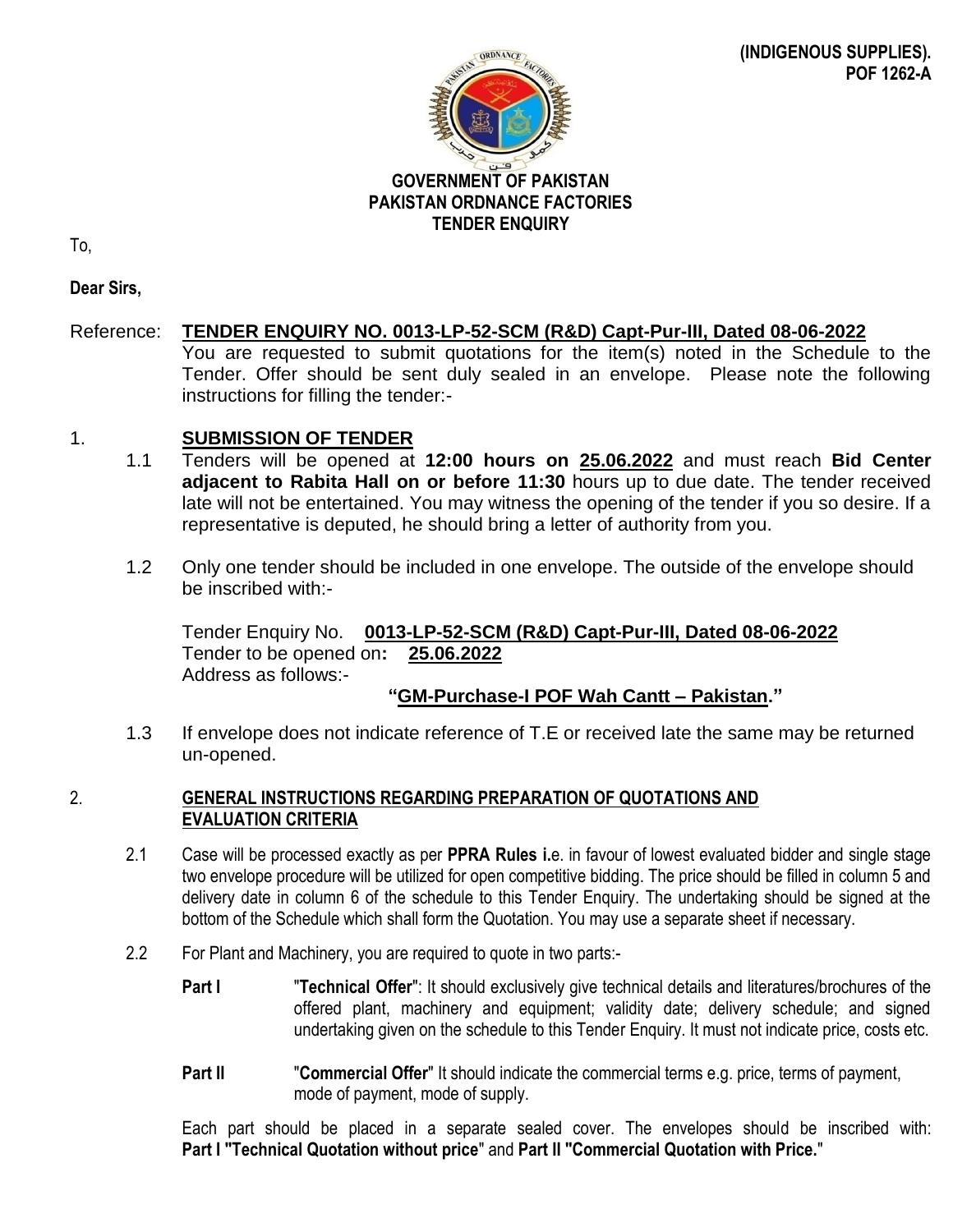- 2.3 The quotation must remain valid for, at least 120 days from the date of opening of tenders.
- 2.4 The quotation should hold good for any reduced quantities without notice.
- 2.5 In the event of non-acceptance of offer, intimation may be given to the Tenderers on their request.
- 2.6 Conditional offers or alternative offers are likely to be ignored.
- 2.7 Quotations should be based on:- F.O.R. station of Dispatch basis, i.e. delivered free on rail / Road, inclusive of packing and forwarding charges. The stores will be booked under Military Credit Note, to be provided by the purchaser, and/or **free delivery at POF's stores at Central Stores POF Wah Cantt. In this case octroi duty will be payable by the supplier**.

#### 2.8 **Taxes and Duties etc. where applicable, must be shown separately, quoting reference to Registration No. in cases of Sales Tax and relevant authority in the case of others. Offer without these clarifications and inclusive of Taxes and Duties may be ignored.**

- 2.9 Taxes and duties levied on or after Tender opening date or on or after the date offer was signed and dispatched will be allowed to include in the offered rates provided that clause 2.8 has been conformed properly.
- 2.10 "Suppliers will furnish a certificate, issued by Excise & Taxation Deptt, that he has cleared all Professional Tax payable by him" offers received without this certificate will be rejected.
- 2.11 Suppliers will render necessary information regarding hazardous effects on environment, of the materials/products supplied by them, and material Safety Data Sheet (MSDS), in their quotations and shipping/dispatch documents.
- 2.12 If the requisite information is not furnished on the T.E forms or offer received is not
- conformity with the requirement of the T.E such offer shall be ignored.
- 2.13 Special Conditions must be carefully studied and conformed.

### 3. **INSPECTION**

- 3.1 Supplies shall be subject to the inspection and acceptance by the competent inspection authority nominated by the Purchaser, who will arrange it at his own cost. Inspection facilities such as tools, test equipment, instruments etc will, however, be provided by the Suppliers in accordance with the relevant specifications.
- 3.2 Where considered necessary by the Purchaser, stores may be obtained on Warranty/Guarantee, subject to inspection on receipt. Rejected stores will be removed and replaced with the acceptable stores by the Supplier at his own expense, within a specified time.
- 4. **TENDER FEE** The tender must be accompanied by a non-refundable fee by means of a crossed postal order/pay order for Rs 500/- in favour of Director Admin POFs Wah Cantt.

### 4.1 **TENDER SAMPLE**

 Where required, offer must a company tender sample, strictly according to the description and specification given in Tender Enquiry. Offer not accompanied by tender sample will NOT be entertained excepting the established and reputable firms who have either previously satisfactorily supplied the same or similar stores or have submitted an acceptable sample thereof against previous T.E.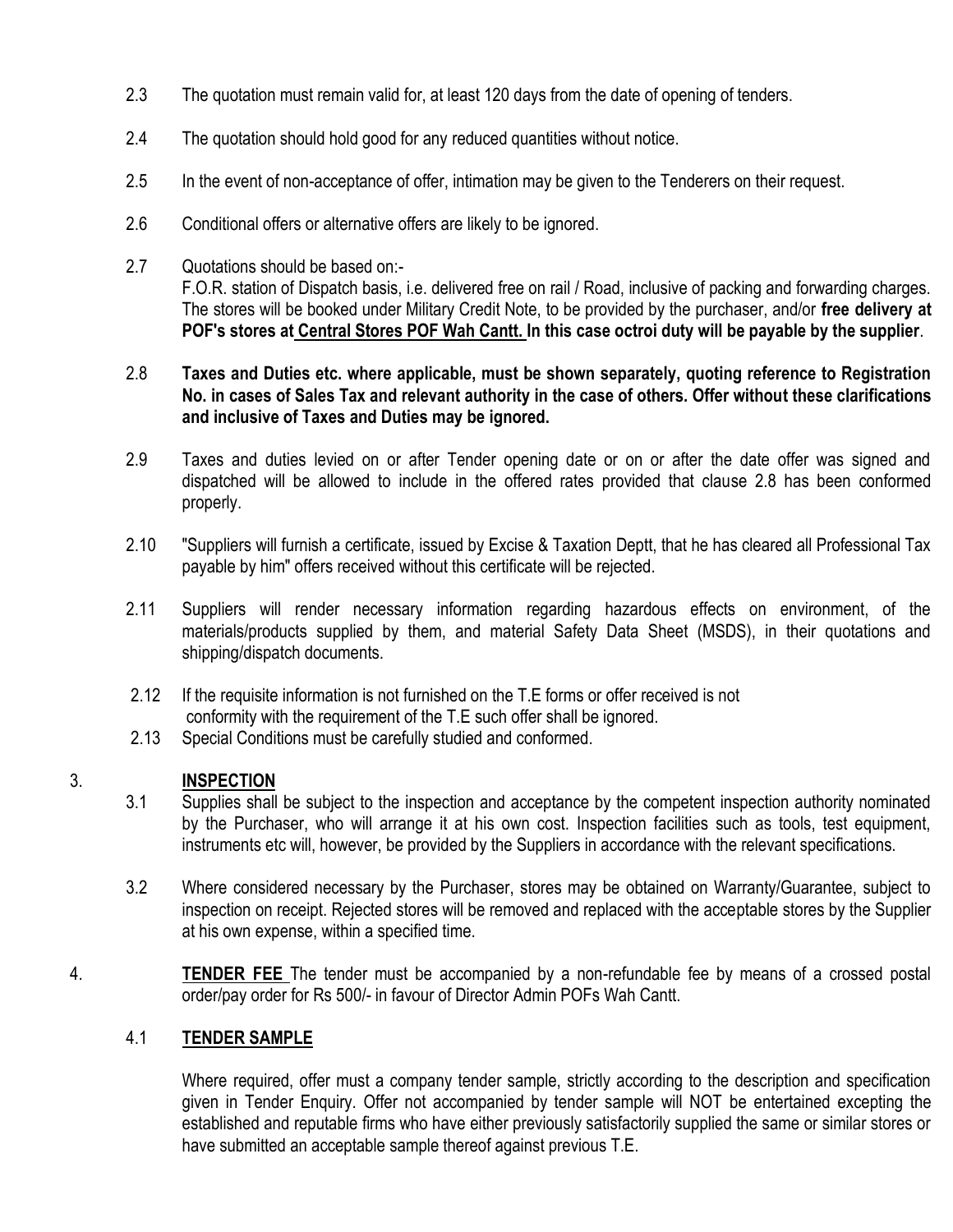#### 5. **BID Security**

5.1 Bid Security at the rate of **2%** (for firms **registered** with POF) and **5%** (for **un-registered** firms) of the quoted value, should accompany the tender in the shape of Call Deposit Receipt/Pay Order/Banker's Cheque, from a scheduled Bank drawn in favour of:-

# **"General Manager-Purchase-I POF Wah Cantt."**

Tenders received without / less Bid security will be rejected.

5.2 Bid Money of the unsuccessful Tenderers will be returned as soon as the scrutiny of the tenders is completed. Bid Money of the successful Tenderers will be retained until the contract is finalized. Bid Money will be forfeited in case the quotation is withdrawn before the expiry of its validity date.

# 5.3 **State owned organizations are not required to provide Bid Money.**

#### 6. **ACCEPTANCE OF OFFERS**

6.1 POF may reject all bids or proposals at any time prior to the acceptance of a bid or proposals, but is not required to justify grounds for its rejection. POF shall incur no liability towards suppliers or contractors who have submitted bids or proposals.

#### 6.2 **PERFORMANCE BOND**

- (a) The successful bidders shall provide Performance bond at the rate, prescribed by POF Board according to the value of contract which shall not exceed **10%** of contract value, in the form of a Deposit At Call Receipt from a scheduled Bank; or, **an un-conditional Bank Guarantee valid for 12 months** (03 months extendable to 12 month**s** in case of cloth items required by Clothing Fy.) after receipt of store in POFs on a prescribed format. The Performance Bond will be in favour of C.M.A. POF Wah Cantt. It will be returned on satisfactory completion of the contract.
- (b) If the Supplier fails to furnish the Performance Bond within the specified time, such failure will constitute a breach of the contract and the Purchaser shall be entitled to make other arrangements for purchase of the stores at the risk and expense of the Supplier.
- 6.3 Performance Bond from State owned organizations may be waived off at the discretion of the Purchaser.

#### 6.4 **FAILURE TO SUPPLY THE STORES**

All deliveries must be completed by the specified date. If the failure to deliver the stores within the scheduled time should have arisen from "Force Majeure", which the Purchaser may admit as reasonable ground for further time, he will allow such additional time as he may consider to have been required by the circumstances of the case. Otherwise, he will be entitled, at his discretion, to cancel the contract; and/or, claim liquidated damages upto 2% but not less than 1% of the contract price of the items and their quantities for each and every month or part of a month, beyond the specified delivery date, during which these may not be delivered, subject to a maximum of 10% of the total contract value of the particular stores which remained unsupplied either in part or in full: or, to purchase, from elsewhere, the unsupplied stores at the risk and cost of the Supplier.

### **6.5 PAYMENT**

- a. Payment will be made by the C.M.A (POF) through crossed cheque on receipt/acceptance of stores on our prescribed bill form supported by receipt voucher on part/full supply basis.
- b. Payment of duties /Taxes including professional tax(where applicable) must be supported by proof of having paid these to concerned Govt. Taxation Deptt: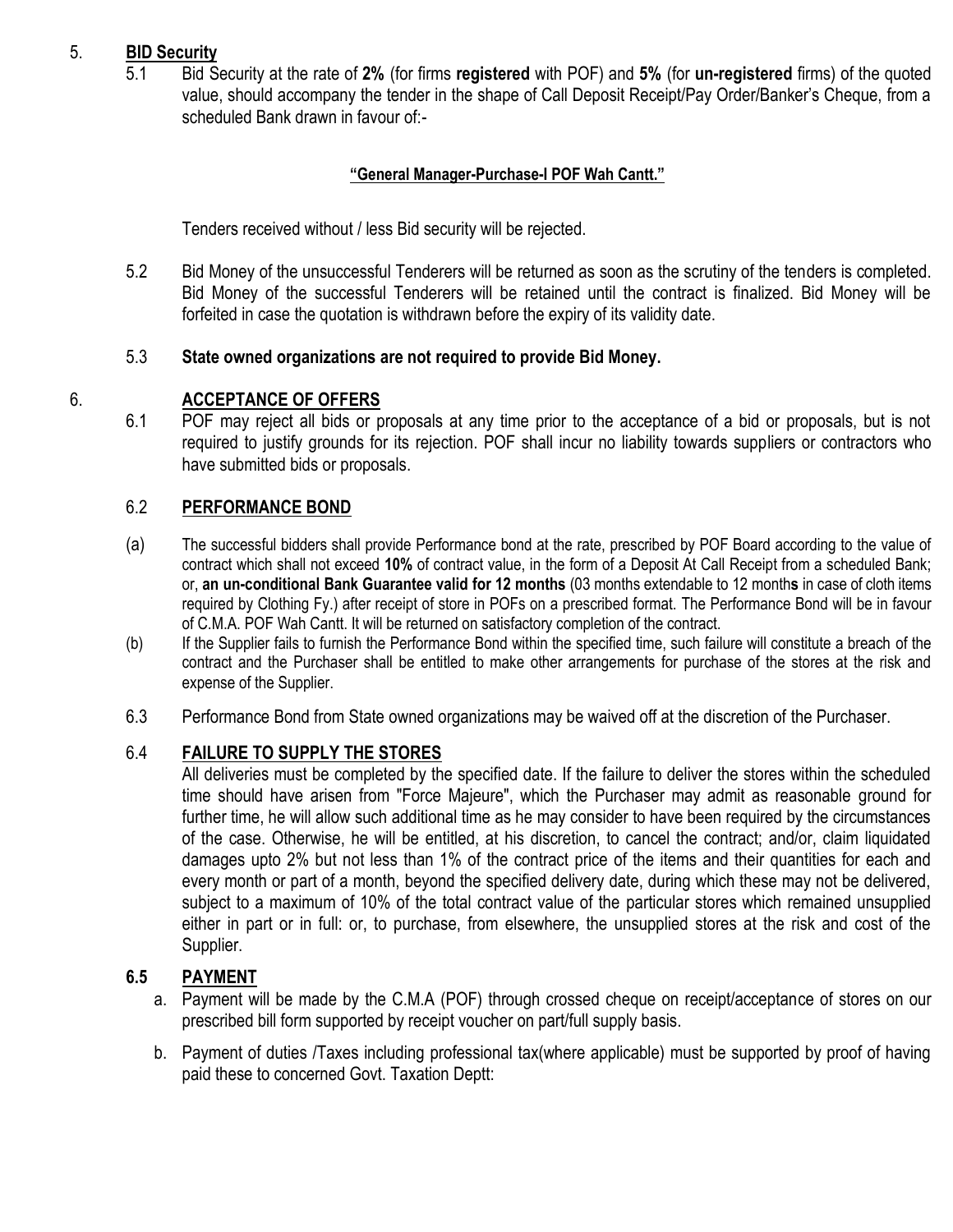#### **7. SECURITY OF INFORMATION**

The tenderer and his employees must not communicate any information relating to the sale/purchase of stores under this enquiry to any person other than the manufacturer or to any press or agent not authorized in writing by POFs to receive it.

Please return the Schedule to the Tender duly signed by the specified date, along with the specifications drawings etc. if any, enclosed herewith - even if you are unable to quote.

WARNING In case the firm abstain from making offers or fail to return/acknowledge the tender form by the specified date on three consecutive occasions, no further tender enquiry may be issued to them and their names would be liable to remove from the approved list.

Yours faithfully,

**(Bushra Ali) Manager-Purchase-I&III** PAKISTAN ORDNANCE FACTORIES WAH CANTT, PAKISTAN.

#### **Contact Info:**

| 畣      | 051-9055 - 22269, 21087, 21088 |
|--------|--------------------------------|
| Fax:   | i. 051-9271400 ii. 051-9314100 |
| Email: | procurement@pof.gov.pk         |

Copy to:-

- 1. DDFA-POFs-Wah Cantt.
- 2. Manager-SCM (Coord).
- 3. F.I.U Rep Bid Centre.
- 4. Bid Centre.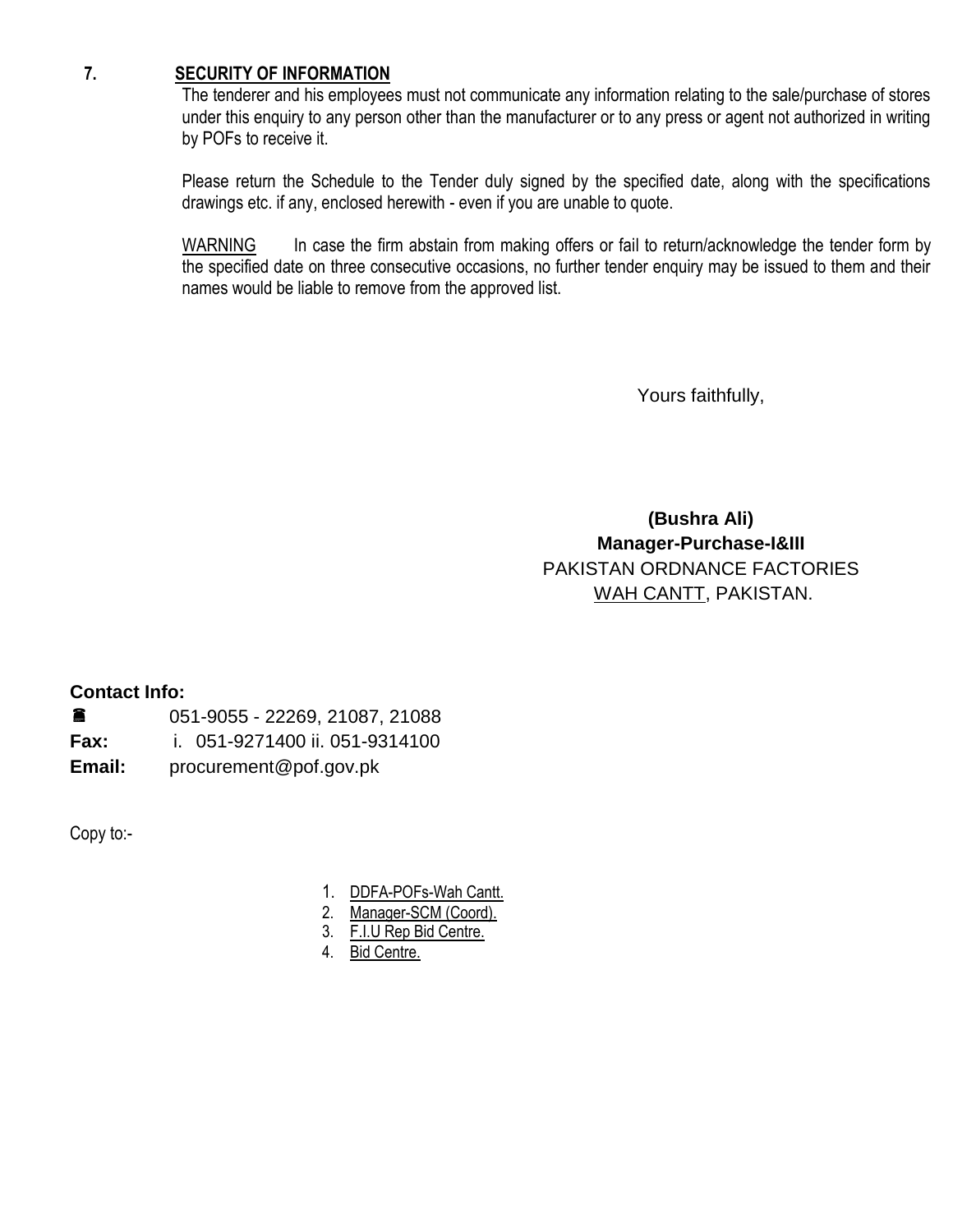#### **PAKISTAN ORDNANCE FACTORIES** Schedule to Tender Enquiry No**. 0013-LP-52-SCM (R&D) Capt-Pur-III, Dated 08-06-2022 Opened on: 25-06-2022.**

#### (1) **For Plant and Machinery**.

|                                  | Item                                                              |                                                                    |             | Description with Spec etc.                                                            | A/U | Qty                                                                                                                                                                                                                                                            | <b>Price Rs.</b>                                                                        |                                                                                                                                                                                                                                                                                                                                                                                                                                                                                                                                     | Delivery/ Completio |
|----------------------------------|-------------------------------------------------------------------|--------------------------------------------------------------------|-------------|---------------------------------------------------------------------------------------|-----|----------------------------------------------------------------------------------------------------------------------------------------------------------------------------------------------------------------------------------------------------------------|-----------------------------------------------------------------------------------------|-------------------------------------------------------------------------------------------------------------------------------------------------------------------------------------------------------------------------------------------------------------------------------------------------------------------------------------------------------------------------------------------------------------------------------------------------------------------------------------------------------------------------------------|---------------------|
|                                  | No                                                                |                                                                    |             |                                                                                       |     |                                                                                                                                                                                                                                                                | In Figures                                                                              | In Words                                                                                                                                                                                                                                                                                                                                                                                                                                                                                                                            | Date                |
|                                  | 1.                                                                | I.T. Equipments (20 Items)<br>Specification attached at Annexure-A |             |                                                                                       | No. | 20<br><b>Items</b>                                                                                                                                                                                                                                             |                                                                                         |                                                                                                                                                                                                                                                                                                                                                                                                                                                                                                                                     | Immediate           |
| (2)                              |                                                                   | <b>Special</b>                                                     | i)          |                                                                                       |     |                                                                                                                                                                                                                                                                |                                                                                         | Rate and sales tax must be shown separately. Otherwise your quoted rates will be                                                                                                                                                                                                                                                                                                                                                                                                                                                    |                     |
|                                  |                                                                   | <b>Conditions and</b>                                              |             | considered inclusive of all taxes.                                                    |     |                                                                                                                                                                                                                                                                |                                                                                         |                                                                                                                                                                                                                                                                                                                                                                                                                                                                                                                                     |                     |
|                                  |                                                                   | evaluation                                                         | ii)         |                                                                                       |     |                                                                                                                                                                                                                                                                |                                                                                         | Offer without Bid Security and Tender Fee may not be considered.                                                                                                                                                                                                                                                                                                                                                                                                                                                                    |                     |
|                                  |                                                                   | Criteria.                                                          | iii)        | Date and stamp of the postal order must be visible.                                   |     |                                                                                                                                                                                                                                                                |                                                                                         |                                                                                                                                                                                                                                                                                                                                                                                                                                                                                                                                     |                     |
|                                  |                                                                   |                                                                    | iv)         | PTC should be obtained from Punjab/Relevant Province.                                 |     |                                                                                                                                                                                                                                                                |                                                                                         |                                                                                                                                                                                                                                                                                                                                                                                                                                                                                                                                     |                     |
|                                  |                                                                   |                                                                    | V)          | multiple rates may be rejected.                                                       |     |                                                                                                                                                                                                                                                                |                                                                                         | Only one rate should be quoted on the tender schedule. Otherwise offered item having                                                                                                                                                                                                                                                                                                                                                                                                                                                |                     |
|                                  |                                                                   |                                                                    | vi)         | Undertaking must be signed.                                                           |     |                                                                                                                                                                                                                                                                |                                                                                         |                                                                                                                                                                                                                                                                                                                                                                                                                                                                                                                                     |                     |
|                                  |                                                                   |                                                                    | vii)        | along with quotation.                                                                 |     |                                                                                                                                                                                                                                                                |                                                                                         | Unregistered firms are required to provide Annexure-B duly filled signed and stamped                                                                                                                                                                                                                                                                                                                                                                                                                                                |                     |
| viii)                            |                                                                   |                                                                    |             |                                                                                       |     | As per T.E clause, 2 .2 you are required to quote in two parts, each part should be<br>placed in a separate sealed cover. The envelop should be inscribed with: Part I<br>"Technical Quotation" without price" and Part II "Commercial quotation" with price." |                                                                                         |                                                                                                                                                                                                                                                                                                                                                                                                                                                                                                                                     |                     |
|                                  | $\mathsf{ix}$<br>X)                                               |                                                                    |             | Status of firm with POF (Registered/Un-Registered) should be mentioned in your offer. |     |                                                                                                                                                                                                                                                                |                                                                                         |                                                                                                                                                                                                                                                                                                                                                                                                                                                                                                                                     |                     |
|                                  |                                                                   |                                                                    |             | Registered firms are required to provide copy of valid registration letter with POF.  |     |                                                                                                                                                                                                                                                                |                                                                                         |                                                                                                                                                                                                                                                                                                                                                                                                                                                                                                                                     |                     |
|                                  |                                                                   |                                                                    | xi)<br>xii) |                                                                                       |     |                                                                                                                                                                                                                                                                |                                                                                         | a. Only registered suppliers (with Sales Tax & Income Tax deptt) who are on Active<br>Taxpayers List (ATL) of FBR are eligible to supply goods/services to Govt. Deptts.<br>b. The payment to registered persons may be linked with the active taxpayer status of<br>the suppliers as per FBR database. If any registered supplier is not in ATL his payment<br>will be stopped till filing of mandatory returns, and appearance on ATL of FBR.<br>Based upon the information being provided by the firms, only those firms will be |                     |
|                                  |                                                                   |                                                                    |             | awarded contract(s) who fulfill all the T.E. requirements.                            |     |                                                                                                                                                                                                                                                                |                                                                                         |                                                                                                                                                                                                                                                                                                                                                                                                                                                                                                                                     |                     |
|                                  | xiii)<br>evaluation criteria as per PPRA Rules.                   |                                                                    |             |                                                                                       |     |                                                                                                                                                                                                                                                                | Case will be processed and contract will be awarded to the firm(s) who will fulfill the |                                                                                                                                                                                                                                                                                                                                                                                                                                                                                                                                     |                     |
|                                  | Grand Total of offer must be mentioned in your quotation.<br>xiv) |                                                                    |             |                                                                                       |     |                                                                                                                                                                                                                                                                |                                                                                         |                                                                                                                                                                                                                                                                                                                                                                                                                                                                                                                                     |                     |
|                                  |                                                                   |                                                                    | XV)         |                                                                                       |     |                                                                                                                                                                                                                                                                |                                                                                         | Provision of Warranty/Guarantee Certificate for 03 Years will be required.                                                                                                                                                                                                                                                                                                                                                                                                                                                          |                     |
| xvi)<br>offer must be submitted. |                                                                   |                                                                    |             |                                                                                       |     | Relevant technical literature must be provided along with competitive bid i.e., only one                                                                                                                                                                       |                                                                                         |                                                                                                                                                                                                                                                                                                                                                                                                                                                                                                                                     |                     |

xvii) Provisioning of **Quality & Test Certificate** of an accredited Lab, if demanded/required

# (3) **Undertaking**

Should our offer be accepted, we hereby undertake to supply the store/render the services contracted on the basis of General Conditions of Contract embodied in Form **POF 1281**, and to deposit the performance bond within the prescribed time, failing which it will constitute a breach of contract, and POF will have the right to purchase the store/services elsewhere at our risk and cost.

| Place | Signature of the Tenderer |  |
|-------|---------------------------|--|
| Date  | Name                      |  |
|       | Position                  |  |
|       | Address                   |  |
|       | Income Tax G.I.R No.      |  |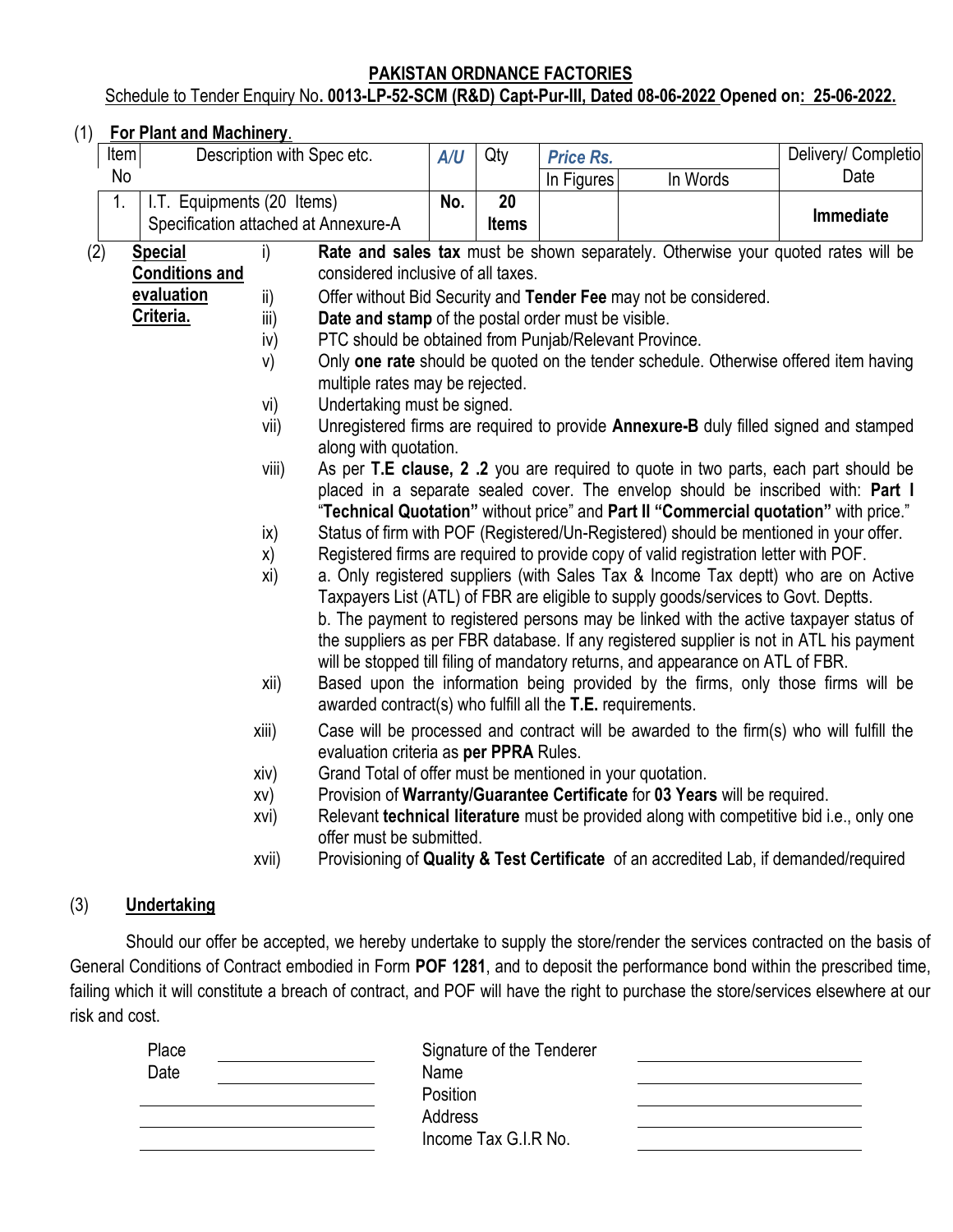# 1. **HPE ProLiant DL380 Gen10 Plus server or Equivalent (Qty -01 Nos)**

| Sr.No       | <b>Specification</b>                                                                        | Qty            |
|-------------|---------------------------------------------------------------------------------------------|----------------|
| $\mathbf 1$ | HPE ProLiant DL380 Gen10 Plus 8SFF NC Configure-to-order Server                             | 1              |
| 2           | HPE DL380 Gen10 ICX CTO Mod-X 8SFF                                                          | 1              |
| 3           | Intel Xeon-Gold 6338N 2.2GHz 32-core 185W Processor for HPE                                 | 2              |
| 4           | HPE 32GB (1x32GB) Dual Rank x4 DDR4-3200 CAS-22-22-22<br><b>Registered Smart Memory Kit</b> | 16             |
| 5           | HPE 2.4TB SAS 12G Mission Critical 10K SFF BC 3-year Warranty<br>512e Multi-Vendor HDD      | 8              |
| 6           | HPE ProLiant DL380 Gen10 Plus x8/x16/x8 Primary FIO Riser Kit                               | $\mathbf{1}$   |
| 7           | HPE NS204i-p x2 Lanes NVMe PCIe3 x8 OS Boot Device                                          | 1              |
| 8           | Broadcom BCM57416 Ethernet 10Gb 2-port BASE-T Adapter for HPE                               | 1              |
| 9           | HPE 96W Smart Storage Lithium-ion Battery with 145mm Cable Kit                              | 1              |
| 10          | HPE Smart Array P408i-a SR Gen10 (8 Internal Lanes/2GB Cache)<br>12G SAS Modular Controller | 1              |
| 11          | Intel I350-T4 Ethernet 1Gb 4-port BASE-T OCP3 Adapter for HPE                               | 1              |
| 12          | HPE DL38X Gen10 Plus Maximum Performance Fan Kit                                            | 1              |
| 13          | HPE 800W Flex Slot Platinum Hot Plug Low Halogen Power Supply Kit                           | $\overline{2}$ |
| 14          | HPE C13 - C14 WW 250V 10Amp Flint Gray 2.0m Jumper Cord                                     | $\overline{2}$ |
| 15          | HPE iLO Advanced 1-server License with 3yr Support on iLO Licensed<br>Features              | 1              |
| 16          | Red Hat Enterprise Linux 8 FIO Software                                                     | 1              |
| 17          | HPE Trusted Platform Module 2.0 Gen10 Plus Black Rivets Kit                                 | 1              |
| 18          | HPE DL38X Gen10 Plus 2U SFF Easy Install Rail Kit                                           | 1              |
| 19          | HPE ProLiant DL380 Gen10 Plus High Performance Heat Sink Kit                                | 2              |
| 20          | Red Hat Enterprise Linux for HPC Head Node 3yr Subscription 24x7<br>Support E-LTU           | 1              |
| 21          | Standard 3 Year Warranty and Support backed by OEM                                          | 1              |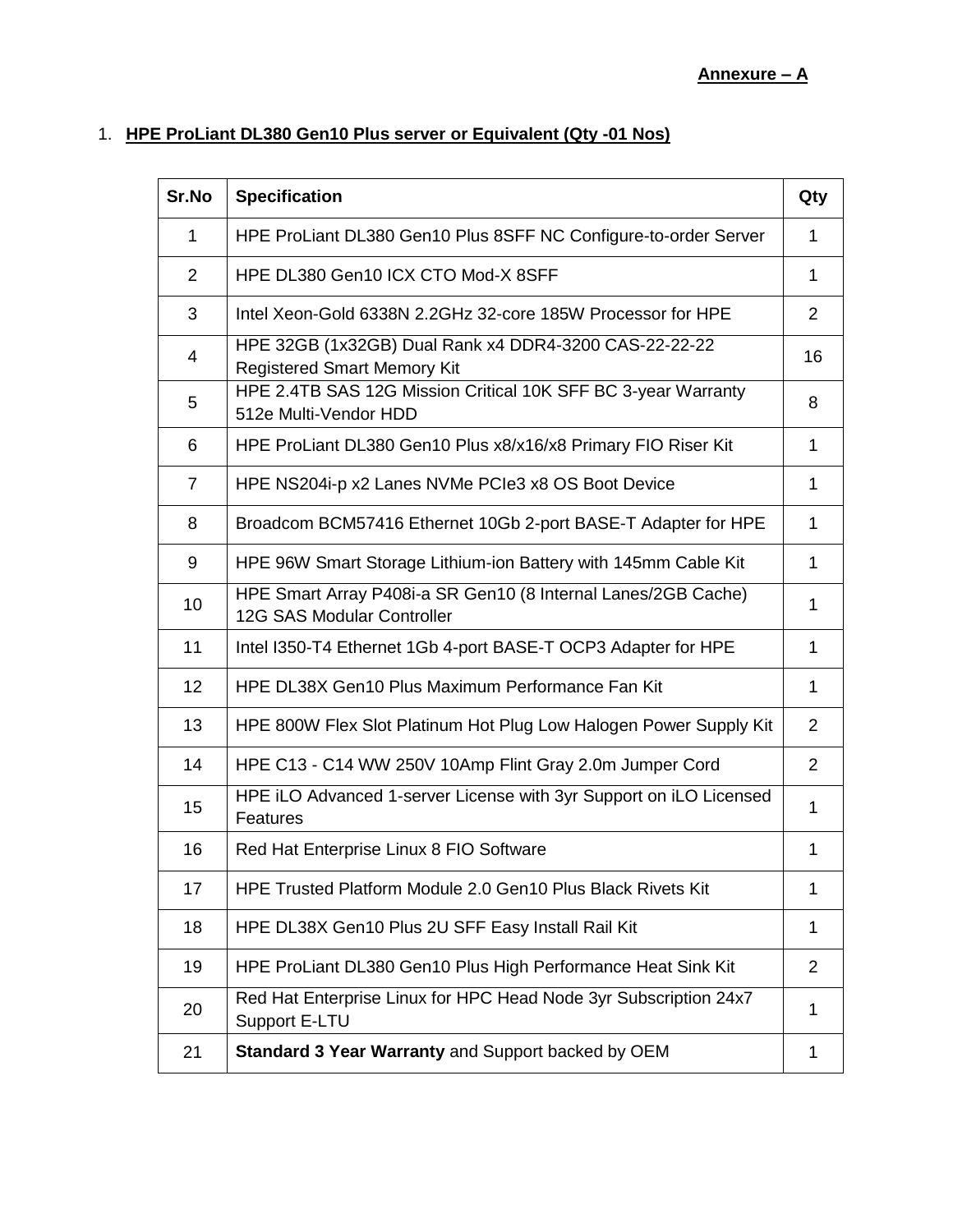# **2. HPE ProLiant DL380 Gen10 Plus server or Equivalent (Qty -03 Nos)**

| Sr.No          | <b>Specification</b>                                                                               | Qty |
|----------------|----------------------------------------------------------------------------------------------------|-----|
| 1              | HPE ProLiant DL380 Gen10 Plus 8SFF NC Configure-to-order Server                                    | 3   |
| $\overline{2}$ | HPE DL380 Gen10 ICX CTO Mod-X 8SFF                                                                 | 3   |
| 3              | Intel Xeon-Gold 6338N 2.2GHz 32-core 185W Processor for HPE                                        | 6   |
| 4              | HPE 32GB (1x32GB) Dual Rank x4 DDR4-3200 CAS-22-22-22 Registered<br><b>Smart Memory Kit</b>        | 48  |
| 5              | HPE ProLiant DL380 Gen10 Plus x8/x16/x8 Primary FIO Riser Kit                                      | 3   |
| 6              | HPE NS204i-p x2 Lanes NVMe PCIe3 x8 OS Boot Device                                                 | 3   |
| $\overline{7}$ | Broadcom BCM57416 Ethernet 10Gb 2-port BASE-T Adapter for HPE                                      | 3   |
| 8              | NVIDIA A100 40GB PCIe Computational Accelerator for HPE                                            | 3   |
| 9              | HPE 96W Smart Storage Lithium-ion Battery with 145mm Cable Kit                                     | 3   |
| 10             | HPE Smart Array P408i-a SR Gen10 (8 Internal Lanes/2GB Cache) 12G<br><b>SAS Modular Controller</b> | 3   |
| 11             | Intel I350-T4 Ethernet 1Gb 4-port BASE-T OCP3 Adapter for HPE                                      | 3   |
| 12             | HPE DL38X Gen10 Plus Maximum Performance Fan Kit                                                   | 3   |
| 13             | HPE 800W Flex Slot Platinum Hot Plug Low Halogen Power Supply Kit                                  | 6   |
| 14             | HPE C13 - C14 WW 250V 10Amp Flint Gray 2.0m Jumper Cord                                            | 6   |
| 15             | HPE iLO Advanced 1-server License with 3yr Support on iLO Licensed<br>Features                     | 3   |
| 16             | Red Hat Enterprise Linux 8 FIO Software                                                            | 3   |
| 17             | HPE ProLiant DL300 Gen10 Plus GPU 8-pin Keyed Cable Kit                                            | 3   |
| 18             | HPE Trusted Platform Module 2.0 Gen10 Plus Black Rivets Kit                                        | 3   |
| 19             | HPE DL38X Gen10 Plus 2U SFF Easy Install Rail Kit                                                  | 3   |
| 20             | HPE ProLiant DL380 Gen10 Plus High Performance Heat Sink Kit                                       | 6   |
| 21             | Red Hat Enterprise Linux for HPC Head Node 3yr Subscription 24x7<br>Support E-LTU                  | 3   |
| 22             | Standard 3 Year Warranty and Support backed by OEM                                                 |     |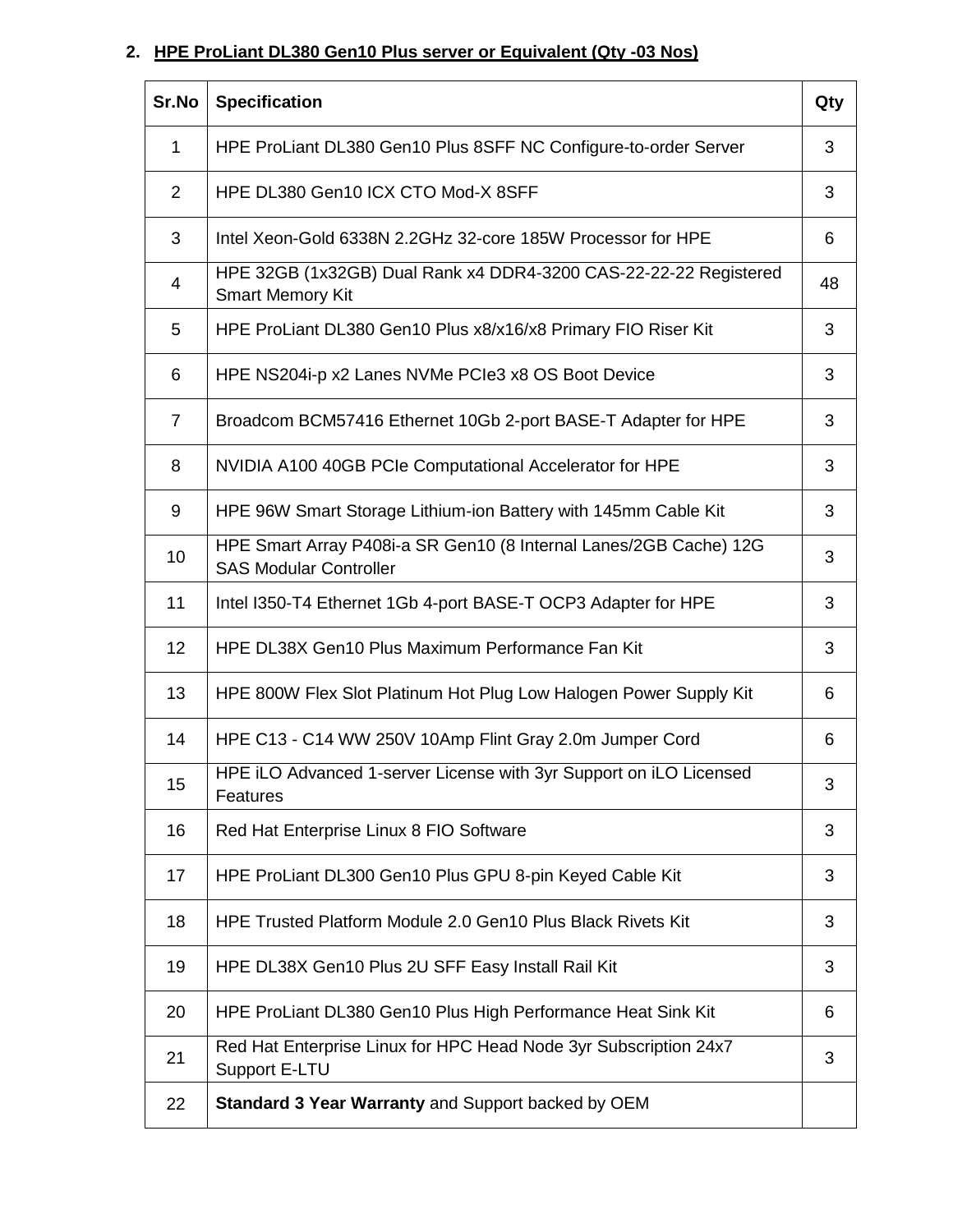# **3. HP IDS Z8 G4 Workstation or Equivalent (Qty-06 Nos)**

| Sr.No          | <b>Specification</b>                                        | Qty          |
|----------------|-------------------------------------------------------------|--------------|
| 1              | 4HJ56AV - HP IDS Z8 G4 WKS                                  | 1            |
| $\overline{2}$ | Single Unit (Tower) Packaging                               | 1            |
| 3              | Windows 10 Pro 64 Workstations Plus SING                    | 1            |
| $\overline{4}$ | HP Z Turbo Drive M.2 512GB TLC SSD                          | 1            |
| 5              | Operating System Load to M.2                                | 1            |
| 6              | USB Premium Wired Keyboard A/P                              | 1            |
| $\overline{7}$ | HP Dual Port 10GBase-T NIC Module                           | 1            |
| 8              | Premium FIO 2xUSB3.1 Type C 2xUSB3 Type A                   | 1            |
| 9              | HP PS/2 Mouse                                               | 1            |
| 10             | No Included ODD                                             | 1            |
| 11             | HPZ Central Remote Boost 2020 SW for Z workstation          | $\mathbf{1}$ |
| 12             | HP Z8 Std Cooling Solution 2CPU                             | 1            |
| 13             | HP Z8 G4 90 1700W 200V APJ Chassis 200V/10A                 | 1            |
| 14             | NVIDIA Quadro 16GB RTX 5000 (4) DP+USBc Graphics            | 1            |
| 15             | 64GB (4x16GB) DDR4 2933 DIMM ECC Registered 2CPU Memory APJ | 1            |
| 16             | HP Z8 G4 1450W/1700W Country Kit A/P                        | 1            |
| 17             | <b>USB-C to Display Port Adapter</b>                        | 1            |
| 18             | Intel Xeon 3206R 1.9GHz 2133MHz 8C 85W CPU                  | 1            |
| 19             | Intel Xeon 3206R 1.9GHz 2133MHz 8C 85W 2nd CPU              | 1            |
| 20             | 2TB 7200RPM SATA 3.5in Enterprise                           | 1            |
| 21             | HP Z27 27-inch 4K UHD Display                               | 1            |
| 22             | Standard 3 Year Warranty and Support backed by OEM          | 1            |

# **4. Dell XPS Desktop or Equivalent(Qty – 35 Nos)**

|    | <b>Sr.No Specification</b>                                                                     | Qty |
|----|------------------------------------------------------------------------------------------------|-----|
| 1  | 12th Gen Intel® Core™ i9-12900K (30 MB cache, 16 cores, 24 threads, 3.20<br>to 5.20 GHz Turbo) |     |
| 2  | 1TB M.2 PCIe NVMe SSD (Boot) + 1TB 7200RPM SATA 6Gb/s (Storage)                                |     |
| 3  | 64 GB, 2 x 32 GB, DDR5, 4400 MHz                                                               |     |
| 4  | NVIDIA® Ge Force RTX™ 3080 Ti, 12 GB GDDR6X                                                    |     |
| 5  | Windows 11 Pro, English                                                                        |     |
| 6  | 750W Platinum Silver Bezel Chassis including optical drive                                     | 1   |
| 7  | Liquid cooling                                                                                 | 1   |
| 8  | Dell Multimedia Keyboard-KB216 White (English)                                                 |     |
| 9  | Wired Mouse, White MS116                                                                       |     |
| 10 | IDell 24" Monitor SE2422H white                                                                |     |
| 11 | Standard 3 Year Warranty and Support backed by OEM                                             |     |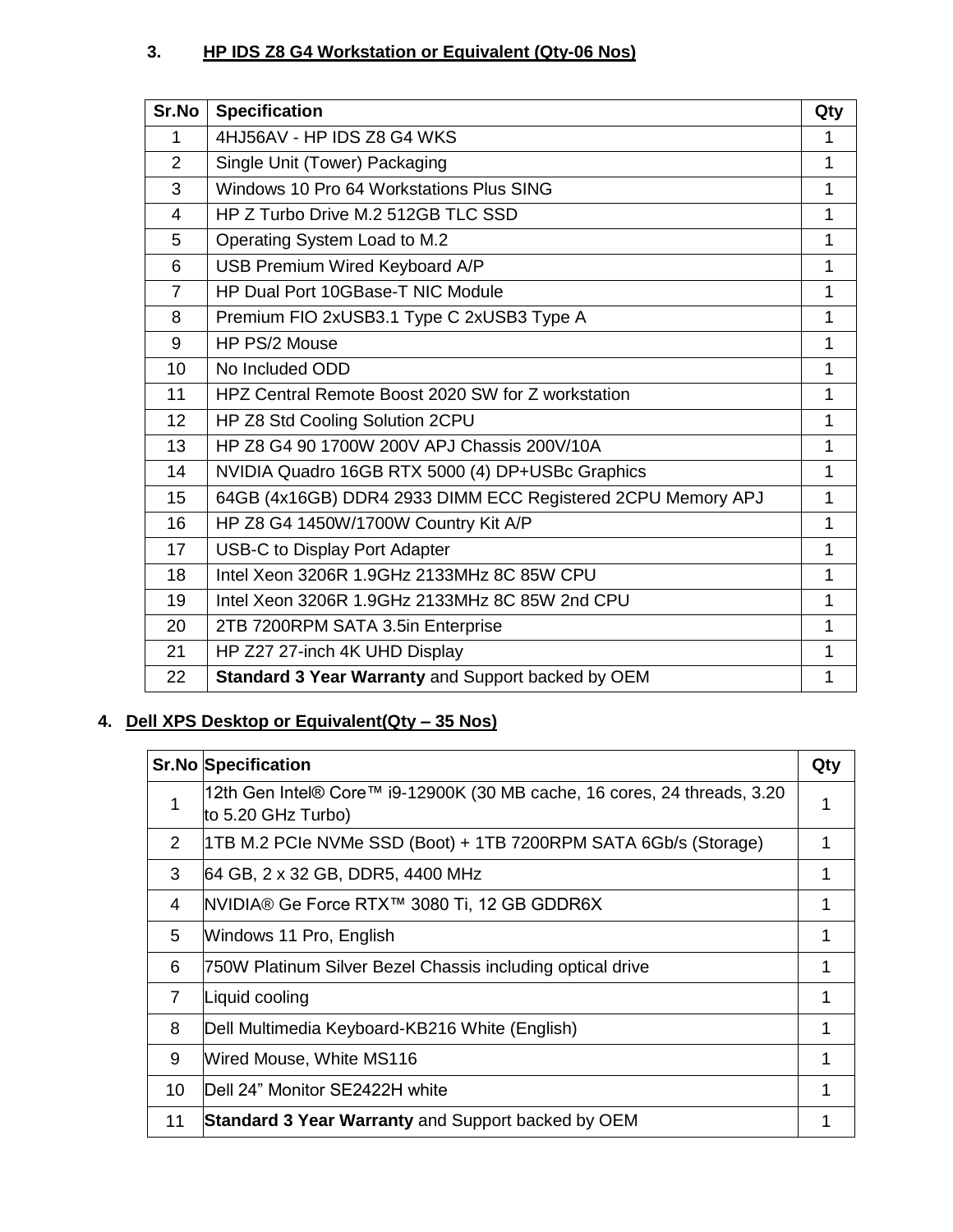### **5. Dell Alienware X17 R2 Gaming Laptop Or Equivalent (Qty–03 Nos)**

| Sr.No          | <b>Specification</b>                                                                          | Qty |
|----------------|-----------------------------------------------------------------------------------------------|-----|
|                | 12th Gen Intel® Core™ i9-12900HK (24 MB cache, 14 cores, 20 threads,<br>up to 5.00 GHz Turbo) |     |
| 2              | 2 TB, M.2, PCIe NVMe, SSD                                                                     | 1   |
| 3              | 64 GB, 2 x 32 GB, DDR5, 4800 MHz, dual-channe                                                 |     |
| $\overline{4}$ | 17.3", UHD 3840x2160, 120Hz, Non-Touch, 4ms, Advanced Optimus, CV+,<br><b>NVIDIA G-SYNC</b>   |     |
| 5              | NVIDIA® Ge Force RTX™ 3080 Ti, 16 GB GDDR6                                                    |     |
| 6              | Windows 11 Pro, English                                                                       |     |
| $\overline{7}$ | Carrying Case/Bag                                                                             |     |
| 8              | Standard 3 Year Warranty and Support backed by OEM                                            |     |

#### **6. H3c S6850-2C Data Centre Switch or Equivalent (Qty: 01 No)**

- 24 x 1/10G Ethernet/Copper Ports
- 24 x 1/10G Fiber Ports
- 02 x SFP 10G Single Mode 1310 NM 2.5 KM

#### **7. H3c S5130S-52P-PWR-EI Access Switch or Equivalent (Qty: 01 No)**

- 48 x 1G Ethernet/Copper Ports with POE+
- 4 x 1G Fiber Ports
- 02 x SFP 1G Single Mode 1310 NM 2.5KM

#### **8. H3c S5130S-52P-EI Access Switch or Equivalent (Qty: 01 No)**

- 48 x 1G Ethernet/Copper Ports
- 4 x 1G Fiber Ports
- 02 x SFP 1G Single Mode 1310 NM 2.5KM

#### **9. 3M UTP CAT6 Cable with UTP Accessories / Hardware or equivalent (Qty: 15 Nos.)**

- UTP CAT6 Cable 3M Original or equivalent Roll 300 Meter Qty 15 Roll
- UTP Patch Cords 1meter for patch panels 3M Original or equivalent (150 Nos.)
- UTP Patch Cords 3 meter 3M Original or equivalent for PCs (150 Nos.)
- UTP Patch Panels 24/48ports 3M Original or equivalent (03/03 Nos.),
- Cable Managers (06 Nos.)
- (Face Plate with supported back box 3M Original or equivalent (150 Nos.)
- RJ 45 I/O'S 3M Original or equivalent (300 Nos.)
- Cabinet 15U Imported Double Section Cabinet with PDU and Cooling Fan 600\*800mm (01 Nos.)
- PDU imported Rack mounted Qty (01 Nos)
- Services charges as per actual of laying UTP cable, installation of Face Plate, I/O's and cabinet installation.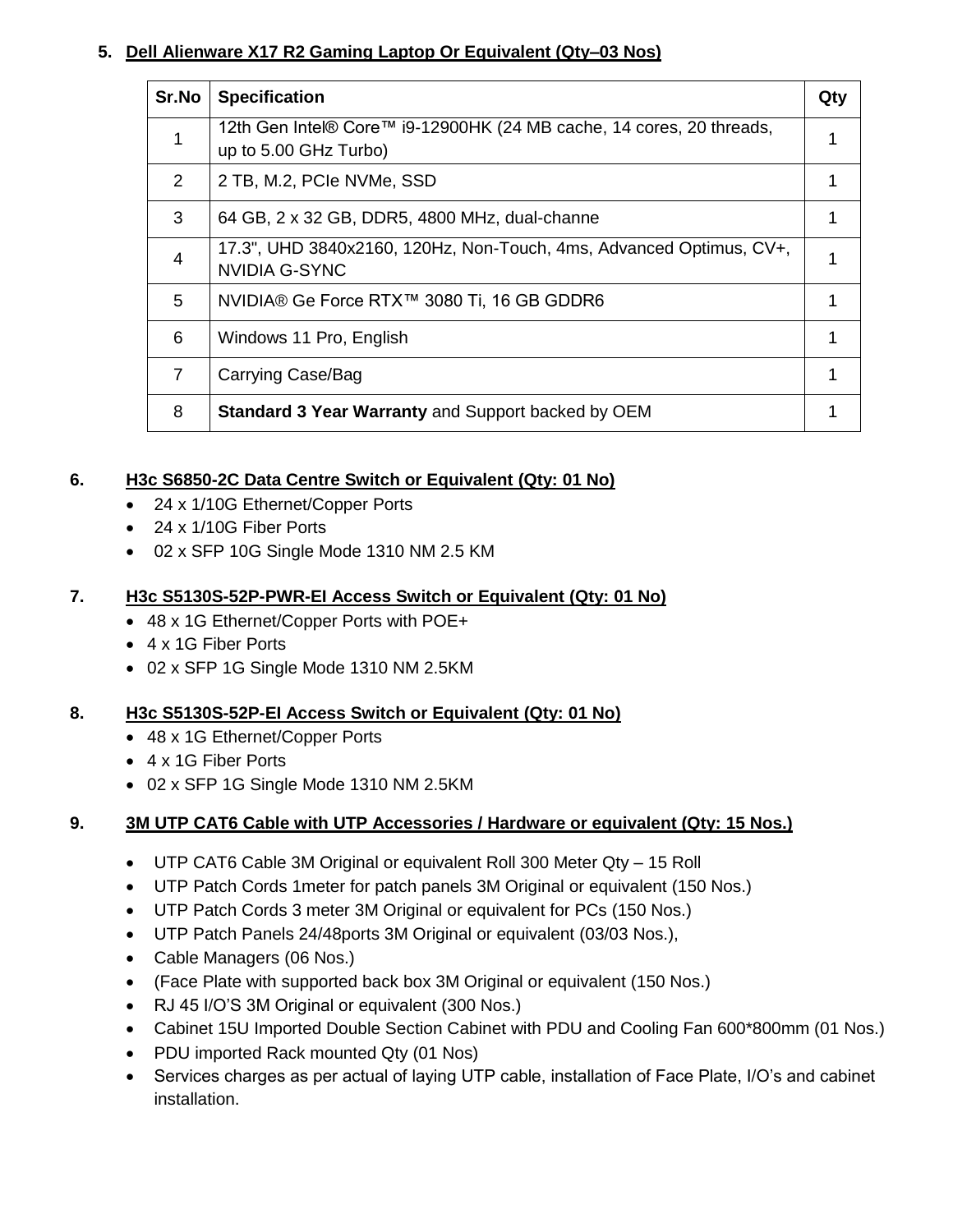#### **i) 10. Litech Fiber Cable Single mode with Accessories or equivalent (Qty: 1000 M.)**

- Fiber Cable single mode direct buried Corning / Litechor equivalent **Qty 1000 Meter**
- ODF 24 port with full loaded (Qty-03 Nos)
- Fiber Patch Cords single mode LC To SC- Litech or Corning Qty-06 Nos
- Fiber Patch Cords single mode LC To LC- Litech or Corning Qty- 06 Nos
- Fiber Patch Cords single mode SC To SC- Litech or Corning Qty- 06 Nos
- Fiber ODF 24 Port full loaded imported Qty-04 Nos
- Pigtails Qty (120 Nos.)
- Splicing  $Qt<sub>V</sub>300$  (Nos)
- Gi pipe 2 inch local Qty- 50 Feet
- Gi Flexible pipe 2 inch local  $Qty 20$  feet
- Services Charges Installation of cable laying, soft digging, hard digging, splicing as per actual.
- Cabinet 42 U imported full loaded with KVM (Built in PDU) & Double Section Qty- 01 Nos
- 4 Ton AC
- Cable Tray for Cable Management on top of the 42U RACK.
- UPS output Distribution

#### **11. 4 MP Bullet High End Network Camera Dahua or Equivalent (Qty: 08 No.)**

- 1/3" 4Megapixel progressive scan CMOS
- H.265&H.264 triple-stream encoding
- 25/30fps@4M(2688×1520)
- Smart Detection supported
- WDR(120dB), Day/Night(ICR), 3DNR, AWB, AGC, BLC
- Multiple network monitoring: Web viewer,
- 3.6mm fixed lens (6mm, 8mm, 12mm optional)
- IR Distance More Than 260 Feet
- Minimum Illumination 0.06Lux/F1.6( Color,1/3s,30IRE)
- 0.4Lux/F1.6( Color,1/30s,30IRE)
- $\bullet$  0Lux/F1.6(IR on)
- Micro SD memory,
- $\bullet$  IP67,
- $\bullet$  IK10,
- $\bullet$  PoE
- Intelligence IVS Tripwire, Intrusion, Object Abandoned/Missing
- Advanced Intelligent Functions Face Detection
- Certifications

### **12. 16 Channel 4K & H.265 latest Network Video Recorder Dahua or Equivalent (Qty: 01 Nos.)**

- Smart H.265+/H.265/Smart H.264+/H.264/MJPEG
- Max 320Mbps Incoming Bandwidth
- Up to 12MP Resolution for Preview and Playback
- 2HDMI/2VGA simultaneous video output
- Smart fan supported automatically adjust running speed
- Main Processor Quad-core embedded processor.
- Internal HDD 2/4 SATA III Ports Up to 10 TB capacities for each HDD.
- 1 eSATA Supported.
- Interface 2 RJ-45 Ports (10/100/1000Mbps) Independent or Joint Working.
- Operating Conditions -10 $^{\circ}$ C ~ +55 $^{\circ}$ C
- Third-party Support Arecont Vision, Airlive, AXIS, Canon, Dynacolor, JVC, LG, Panasonic, Pelco, PSIA, Samsung, Sanyo, Sony, Watchnet and more
- **6 TB HDD Surveillance Grade Seagate for 16 Channel NVR: (Qty: 02 Nos.)**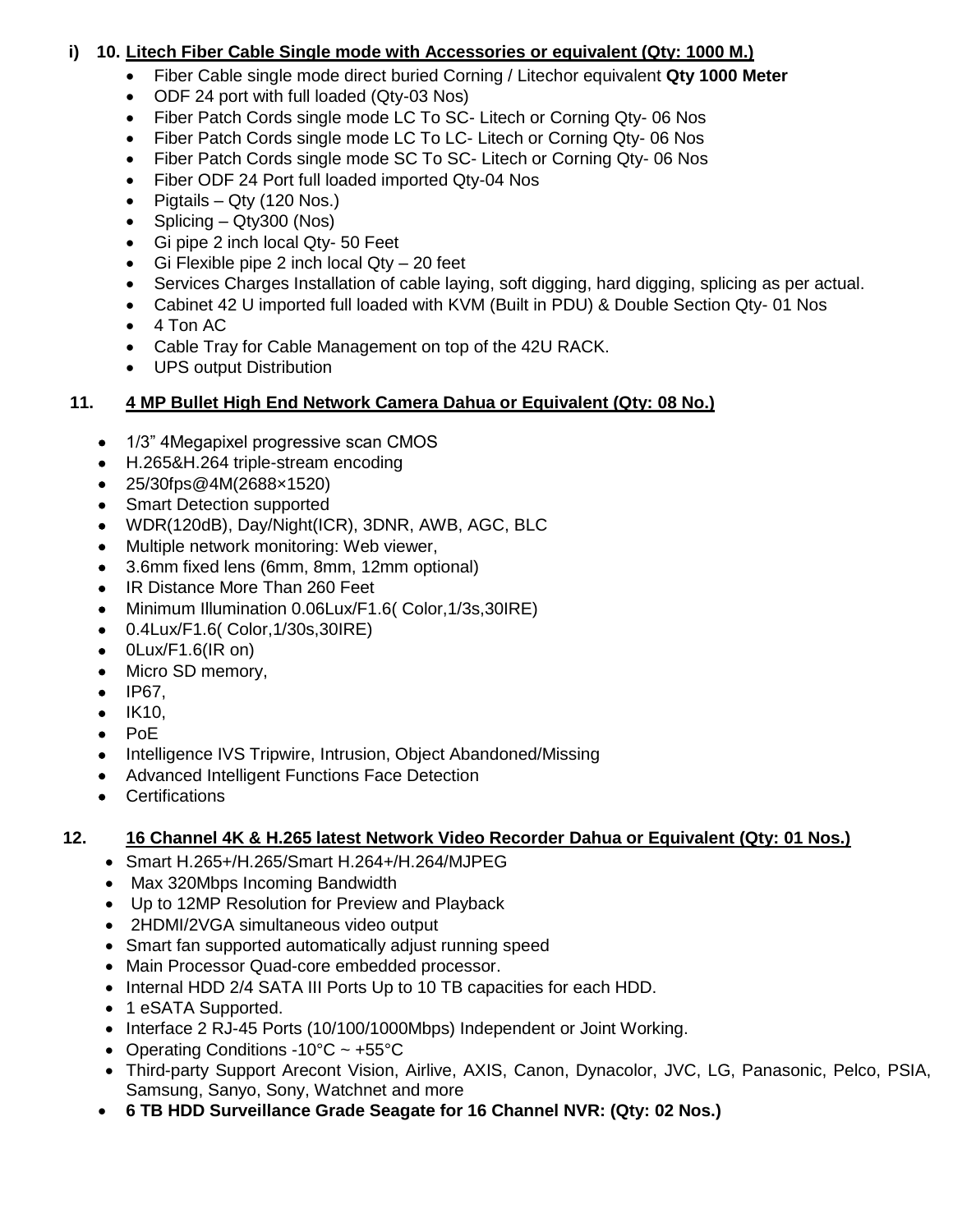#### **13. LED 40 inches surveillance grade for Monitoring Orient or Equivalent (Qty: 01 No.)**

- Resolution 1920x1080 (Full HD)
	- Multi-Color System PAL-SECAM-NTSC
- Multi Sound System BG-DK-I-M
- 
- Picture Motion Frequency 50 Hz standard
- Wide Colour Enhancer/Full Color Full Color Optimizer
- Digital Noise Filter **DNR**
- 
- Ports HDMI, VGA, Computer Port
- Operating Voltage 100-240V
- Power Consumption 120W
- HDMI Cable 4K Oiginal 20 Meter

- VIDEO IN PAL-SECAM-NTSC
	- -

• USB VIDEO FORMATS FLV.MKV-AVI-VOB-MPEG 1-MPEG 2-MP4-DAT-3GP

- -

#### **14. LED 85 inches surveillance grade for MCR Samsung Original 85Q60T or Equivalent (Qty: 01 No.)**

- 
- 
- **Multi Sound System BG-DK-I-M**
- 
- 
- Wide Colour Enhancer/Full Color
- **Digital Noise Filter CONDITION CONTRACT CONTRACT DURIES**
- 
- 
- 
- Operating Voltage 100-240V<br>• Power Consumption 120W • Power Consumption

• Ports HDMI, VGA, Computer Port • USB VIDEO FORMATS FLV.MKV-AVI-VOB-MPEG 1-MPEG 2-MP4-DAT-3GP

#### **15. APC / EMERSON UPS 10KVA Rack mounted (Online) with SNMP Card and 30 Minutes Backup time at full load or Equivalent** *(Qty - 01 Nos.)*

- UPS should be provided for Data Center.
- POF shall arrange commercial Alternating Current Power Supply source of Voltages 220 volts 10% -15% variation, Phases 1 Phases, Frequency 50 Hertz, 3 Hertz.
- The UPS System should be of APC/EMERSON Make and shall have a design for supply of a continuous duty, 50 Hz, 220V, single phase, uninterruptible power supply system complete with maintenance-free sealed battery of minimum 30 minutes backup capacity. The bidder shall state life time of power source. The life time of power source shall be longer than the expectancy of the offered system.
- The Uninterruptible power supply system shall work automatically to regulate and provide the required output voltages.
- The Uninterruptible power supply system shall have the front panel various indication to display the unit status.
- The Uninterruptible power supply system shall be able for accurate performance with in the specified range of voltages.
- The Uninterruptible power supply system shall have built-in Voltmeter, Ammeter to monitor input & output voltages and load currents.

• Resolution 3840x21600 (4K- Full UHD) • Multi-Color System PAL-SECAM-NTSC • VIDEO IN PAL-SECAM-NTSC

• Picture Motion Frequency 50 Hz standard<br>• Wide Colour Enhancer/Full Color Full Color Optimizer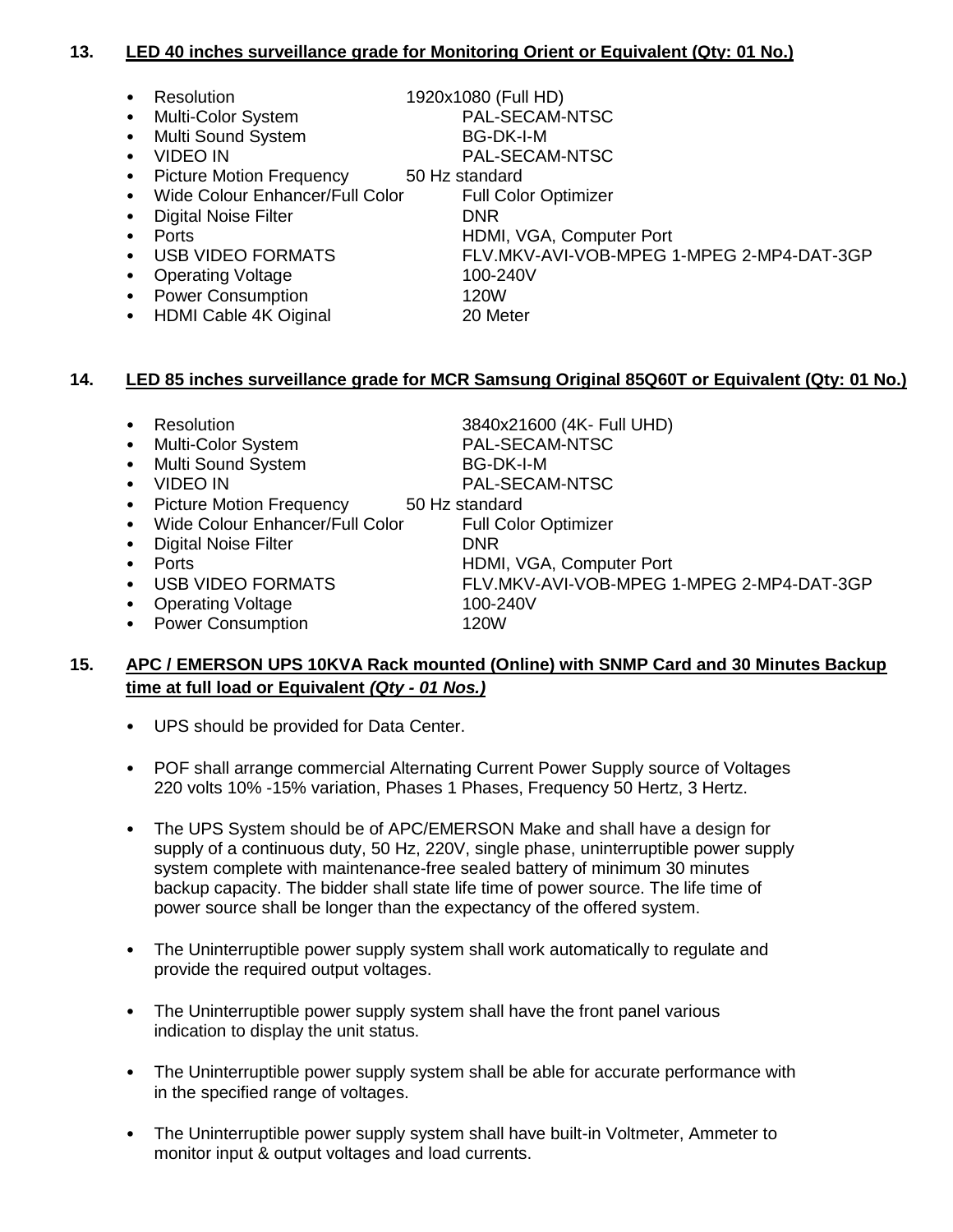- The Uninterruptible power supply systems shall be provided with all type of protective devices.
- The Uninterruptible power supply system shall have a design to work under natural air cool conditions.
- The UPS should be rack mounted and must be equipped with SNMP Card.
- On-line Mode During on-line operation mode, the UPS system shall be used to provide precise regulated and transient-free power to the equipment loads. The mains supply provides power to the input converter. The input converter shall provide regulated DC power to support the inverter and simultaneously supply the battery charger to maintain the battery in a fully charged condition. The inverter shall convert the DC power into regulated AC power for the load.

#### **16. Biometric Device ZKTecoProFace X or Equivalent (Qty -01)**

- Faces 30,000 (1: N) / 50,000 (Optional).
- Palm 5,000 (1:N)
- Users 50000
- Transactions 1,000,000 / 2,000,000 (Optional)
- Compatibility Security Relay Box / Wiegand / RS485 / RS232 Slave Reader with FP / RFID / Barcode / QR-code / ZKBioSecurity Software
- Access Control Interface Lock Relay Output / Alarm Output / Auxiliary Input / Exit Button / Door Sensor.
- 0.3s Hight Speed Facial Verification
- Liveness Detection, Mask detection
- Communication TCP/IP / Wiegand Input / Output / Wi-Fi (Optional) / RS485 / RS232

### **17. HP Color LaserJet Pro CP5225dn Printer or Equivalent Qty = (01 No).**

- Print only Print speed letter: Up to 20 ppm (black and color)
- Prints up to  $11x17$ " (A3)
- Auto duplex printing
- 2 paper trays (standard)
- FCC Class A emissions for use in commercial environments, not residential environments

### **18. HP LaserJet Enterprise MFP M725dnPrinter or Equivalent Qty = (01 No).**

- Print, copy, scan; Print speed letter: Up to 40 ppm (black)
- Prints up to 11x17" (A3); Scan to email
- Auto duplex printing; 100-sheet ADF
- 3 paper trays (standard)
- FCC Class A emissions for use in commercial environments, not residential environments

### **19. HP LaserJet Pro M404dn or Equivalent Qty = (04 Nos).**

- Print speed letter: Up to 40 ppm (black)
- Auto duplex printing
- 2 paper trays (standard)
- Best-in-class security-detect and stop attacks

### **20. Plotter 44'' HP Design Jet Z6 T8W16A or Equivalent Qty = (01 No).**

- Color images: print speed: 202 ft<sup>2</sup>/hr; HP Thermal Inkjet
- 6 ink system; Automatic roll feed, cut sheet feeder, 500 GB HDD, touchscreen display

### **Eligibility Criteria**

- The bidder firm must be ISO certified (certificate required).
- All the products quoted and/or assembling facilities should be ISO certified.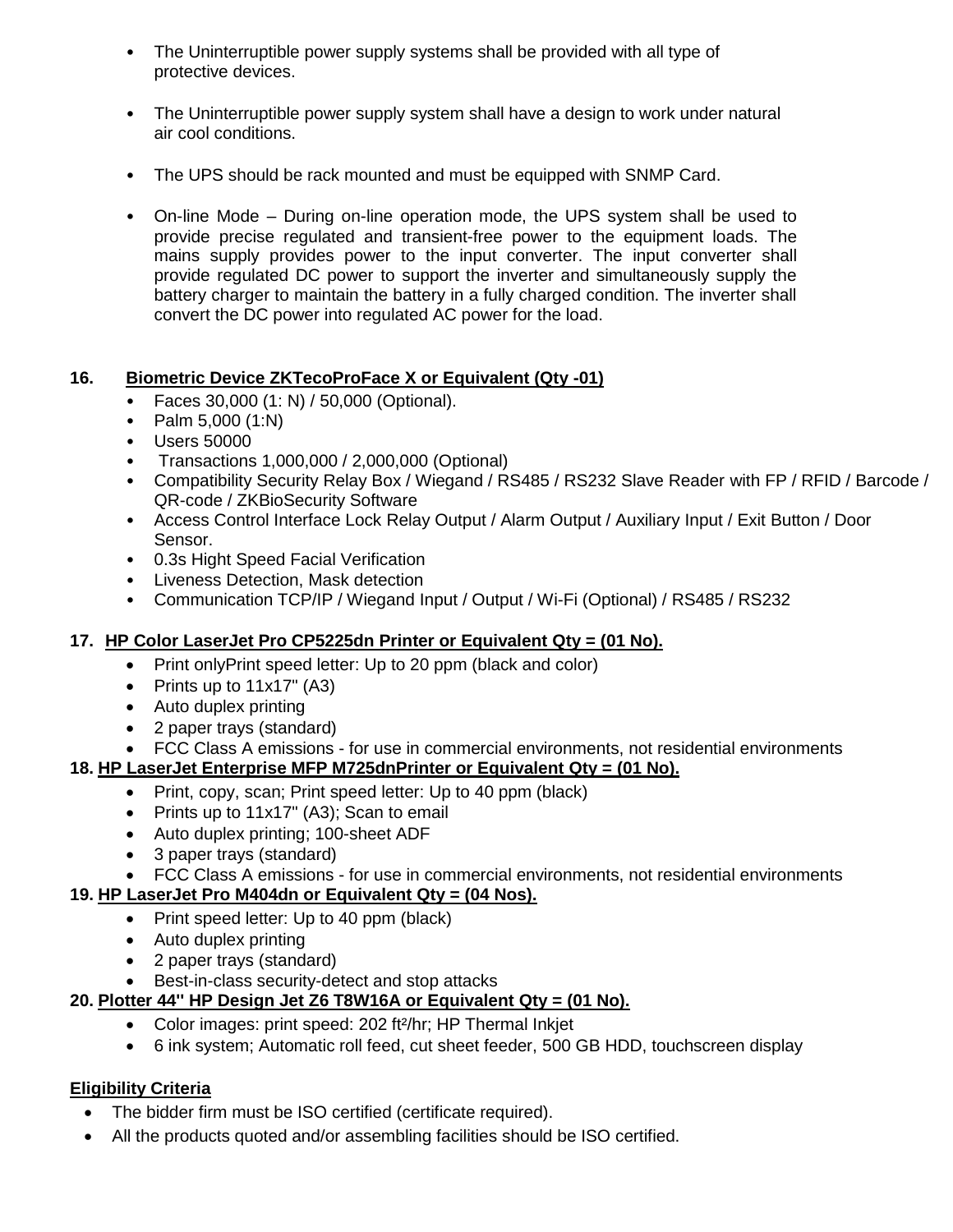- Bidder Firms should be authorized Partner (by principle), from the original manufacturer, for the all-active components/equipment's.
- All quoted equipment should be new. No refurbished/End of life and used equipment will be supplied during the course of the project.
- Firms should have support centers in Rawalpindi/Islamabad/Lahore.
- Vendor should be in similar business for at least 07 years
- Vendor must have 24x7 proper centralized helpdesk facilities for technical support. Details of helpdesk must be attached with proposal
- Allquoted equipment's /parts must be for Pakistan region.
- Integration with existing setup will be responsibility of vendor
- The principal should have local depots in Pakistan to be able to provide Next Business Day replacement for faulty items under SLA.
- Documentary evidence in support of all the above-mentioned eligibility criteria should be furnished. **General Terms & Conditions**
- All Active equipment should be OEM registered.
- All Active equipment must have local warranty/guarantee.
- All quoted equipment should be new. No refurbished and used equipment will be supplied. The firm must certify that the technology quoted is State of the art and latest.
- All the products quoted and/or assembling facilities should be ISO certified.
- Firms should have support center in Rawalpindi/Islamabad.

# **Warranty / Guarantee**

- All active equipment should have Three years' comprehensive onsite warranty including parts, labor and Software Upgrades/ License renewals and should be from same brand.
- The end user licenses, end user warranties and end user contracting support services will be in the name of Customer, for all the equipment and Software loaded on the equipment delivered during the course of the project.

# **Installation, Configuration and Integration of Equipment's (Against item no. 01 to 05)**

- Selected Bidder shall be responsible for the supply, Installation and configuration of supplied equipment.
- Installation, Configuration and Integration with Existing Infrastructure will be responsibility of Vendor.
- Services Charges Installation of cable laying, soft digging, hard digging, splicing, laying UTP cable, installation of Face Plate, I/O's and cabinet installation as per actual. Vendor must be provide per feet services charges rates mentioned services.

### **Manual Catalogues / Brochures:**

 Selected Bidder must provide comprehensive hardware drivers CDs/ documentations, maintenance /service manuals, drawing, schematic and wiring diagrams in English version (3 copies of each in soft & hard form).

# **FAT**

The above hardware will be kept under test run for 04months.

# **Training**

- Selected firm will arrange following training and certification (against item no 01 to 06) for POF Officials (04 persons).
	- o RedHat Certified System Administration (RHCSA)
	- o RedHat Certified, System Engineer
	- o Certified Kubernetes Administrator (CKA)
	- o HPC Administration Training
- The bidder shall provide Notes and diagrams appropriate to the training program